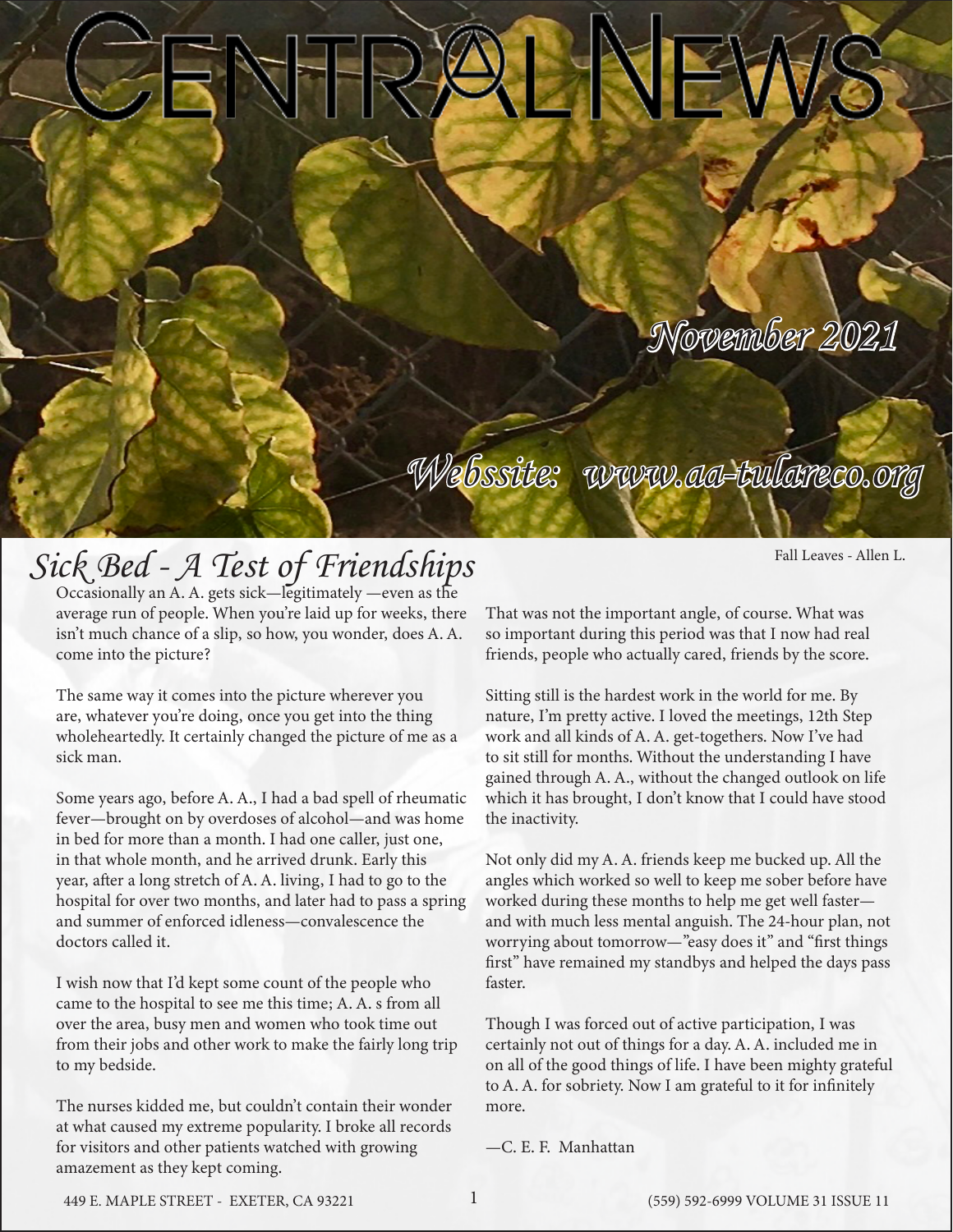*Sought through prayer and meditation to improve our conscious contact with God as we understood Him, praying only for knowledge of His will for us and the power to carry that out.*

The eleventh of twelve steps of the alcoholic's anonymous life plan is that which prepares me for a permanent lifestyle of service, unselfishness and humility. The twelve steps are largely about Furn, praying only for knowledge of His will for us and the power to carry that out.<br>The eleventh of twelve steps of the alcoholic's anonymous life plan is that which prepares me for a permanent lifestyle of service, unsel ourselves god-like.

Yet the practice of prayer and meditation is elusive, like humility. It's so much easier to go to meetings, do daily inventories, look for service work opportunities, than it is to practice listening for instruction from Greater Intelligence.

It's really simple when you think about it. How else can we interpret God's will for us unless we listen for it? We have to get it right from the source. Only a Supreme Being can source the future. He knows-I don't.

I'm told to pray for this instruction and that the power of prayer should not be taken lightly. I should not ask my Higher Power to consider my plans or pursuits. I'm asking guidance because my plan has already failed and I have no more power over preferred outlooks than I do over alcohol. That I don't know what's best for me has been adequately established. I've already won the lottery when the Grim Reaper was cast aside and I survived to practice the AA steps. Now the outcome is in the hands of a Greater Being.

He has some use for me. Why else save me?

-Anonymous

*Our Public relations policy is based on attraction rather than promotion; we need always maintain personal anonymity at the level of press, radio, and films.*

Friesonal anonymity at the level of press, radio,<br>
and films.<br>
and films.<br>
and films are that I must not let thy<br>
and that AA saved my life, Tradition 11 tell sme that I must<br>
and the whole understand anonymity at the leve Tradition 11 reminds me that I must not let my ego deter me from the spiritual foundation of all our traditions "anonymity". I could easily boast about how AA saved my life, and if I were famous the media would happily present this to the whole world. Then what if I were to relapse? The result could be devastating for the future potential alcoholic who might think less of AA. "If it didn't work for me, why would it work for them" they might say? That is why anonymity is

for the good of the followship rather than soley to protect the identity of the member. Of course I'm not famous, and some might think this a farfetched notion, but Tradition 11 insures that we separate attraction from promotion. My primary purpose is to carry the message to the alcoholic who still suffers, not put myself before AA. If I am working an honest program and being thorough in my step work. The Big book says others will probably notice the difference in me long before I do myself. To me that is very foundation of what attracted me to AA. I saw others in the Fellowship, happy, joyous and free and I wanted that too.

They had no agenda; they were not flagging me down at the local bar. They were exactly where they needed to be for the Alcoholic who is sick and tired of the insanity of our disease. A safe place amongst fellow alcoholics, sharing their experience strength and hope to help each other so they may recover from a seemingly hopeless state of mind and body. Well then how do potential Alcoholics find out about us exactly? Today this can be accomplished by simply searching the internet, but what about before the internet, or those who don't have access? We can provide meeting guides and questionnaires at local businesses. But, is this promotion? We think not. I don't see commercials for AA. But an AA meeting guide sitting on the desk of a local hotel or hospital surely would only be picked up by the curious potential alcoholic. Who else would have interest in such things? Regardless of the reader, we only lay the tools at their feet. We cannot make them pick the tools up. And this definatley seperates the fellowship and its members from the source of this information. Of course these are only a few examples of how one might discover AA. But, just think of the many in our Fellowship who may not have know about us otherwise.

We come from all walks of life and though our anonymity doesn't make us imune from the worlds difficulties, it does however allow what we say in the rooms to stay in the rooms. I am grateful for AA and life I have gained through the steps and traditions. I came to believe in these rooms, and know happiness (most days) far better than anything I could imagine. And as much as I might want to tell the world that AA saved my life. Tradition 11 tells me that I am not more important than the fellowship of AA, no one is. And our personal anonymity at the level of press, radio, and films insures this.

-Patrick A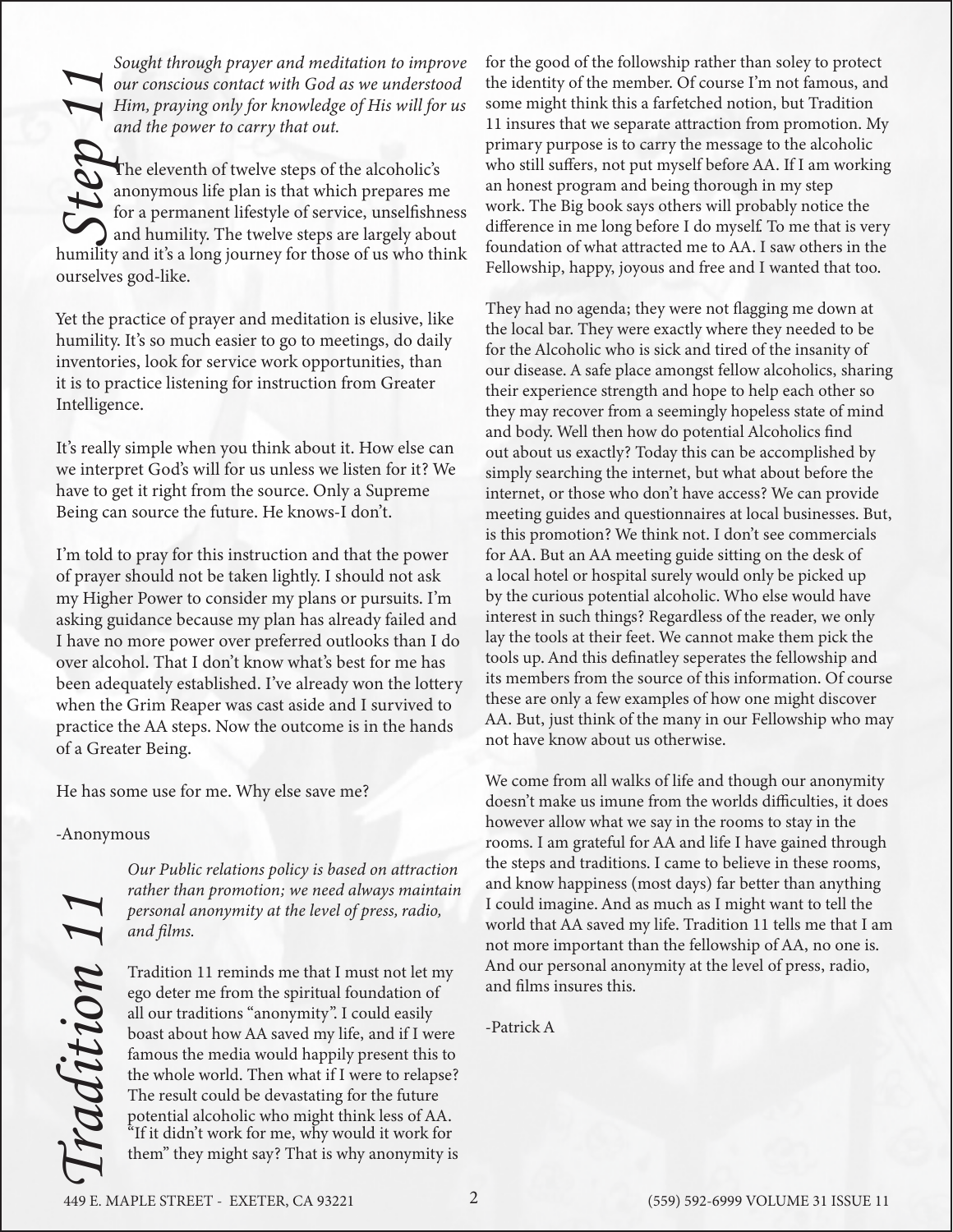## *Tulare County Hospitals & Institutions*

November 2021 Report

Hospitals & Institutions continue to serve the following facilities, Pine Manor Recovery, Women's Recovery Home, Mental Health and Turning Point (all are back to in person) Our local jails remain closed to meetings. H & I provides literature to facilities upon request and/or at time of in-person meetings.

H&I had one new orientator in October. H & I continues to encourage all groups to elect an H&I Representative and to attend the business meeting. This will/would ensure we are carrying the collective conscience of Tulare County to the NorCal Committee.

The next H&I bi-monthly business meeting and orientation is on November 27th, 2021.

9am will be an orientation, followed at 10am business meeting. The zoom acct. ID: 885 8119 7080 Password: Sober.

December H and I orientation is pending business meeting vote. It lands on Christmas.

Note: All interested in this type of service work are welcomed/encouraged to attend. The information is also available at aa-tulareco.org.

Love & Service,

Boo

## *General Sevice Elections*

It's Time for General Service Elections

At the District Level—District 47 will elect new officers at our regular monthly business meeting in December (12/1 at 7:00 p.m.). Positions to be filled are DCM, Alternate DCM, Recording Secretary, Treasurer and Registrar. All District 47 officers and GSRs are eligible to vote. The nomination process will begin at the November business meeting (11/3 at 7:00 PM). Both meetings will be held via Zoom: Meeting ID: 872 4177 2425 Passcode: D47GSR

At the Area Level—CNIA (California Northern

Interior Area) will be holding its Election Assembly on November 12-13, 2021. All CNIA elected officers, DCMs and GSRs are eligible to vote. This Election Assembly will be held via Zoom. Meeting ID: 857 7666 8238 Passcode: CNIA07 or Dial in by Telephone: +1 (669) 900-6833. Telephone Passcode: 540163

### What is General Service?

In the early years of AA, The Alcoholic Foundation was set up with a board of trustees to carry out the business end of AA. In those days our co-founders, Bill W. and Dr. Bob, were the leadership for AA as a whole. The two of them pretty much called the shots and the board carried out the business of AA in accordance with their direction. By the early 1950s, it became clear that Dr. Bob was ill and was not long for this world. Bill W, being aware of his own mortality, saw the need to put a service structure in place in order to turn the leadership of AA over to the group conscience of the general membership. The first General Service Conference was held in 1951. Delegates from across the United States and Canada met to propose, discuss, vote, and express the group conscience of our entire fellowship to provide leadership and direction to the board of trustees for conducting the business of AA. After The Alcoholic Foundation's name had been changed to The General Service Board of Alcoholics Anonymous and Bill W had written the AA Service Manual and the Twelve Concepts for World Service, the transfer of AA leadership from our beloved co-founders to the general membership was complete. Delegates meet every year for the General Service Conference. Agenda items for the conference are chosen from proposals made by individuals, groups, districts and areas. The proposals deal with policy, finance, publications, updates to literature, etc. Delegates serve on committees and make recommendations to the Board of Trustees to take action or not take on these items.

Does Your Group Have a GSR?

A GSR (General Service Rep) is the group's representative to both the district and the area the AA group's link to AA as a whole. This kind of service isn't for everyone, but if you have an interest in being a part of AA's collective group conscience, ask at your next business meeting if your group has a GSR. If not, volunteer or suggest that your group elect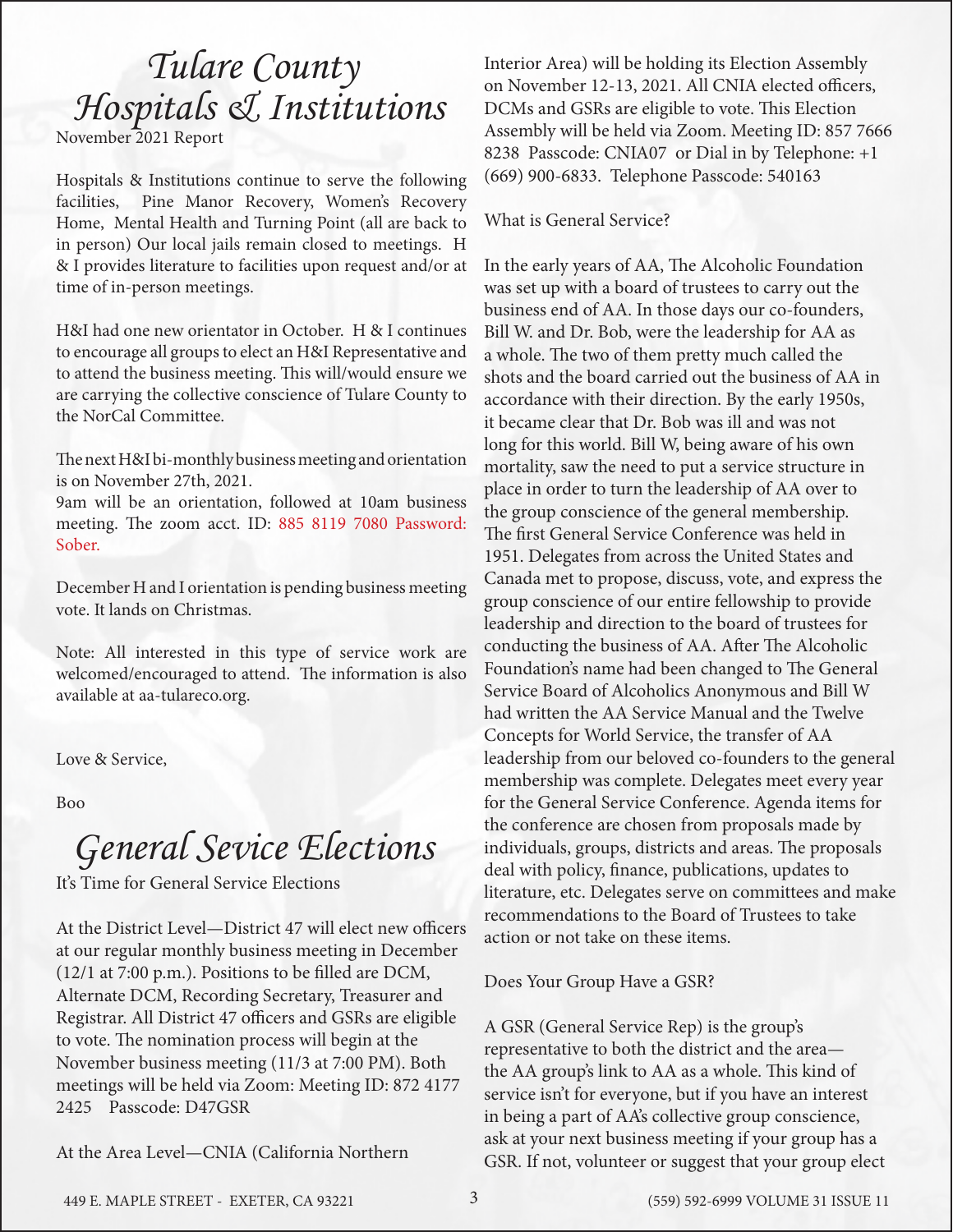one. For many, serving as a GSR can be an excellent opportunity to be a part of discussions and decisions rooted in our Twelve Traditions. It can also be an exciting learning experience becoming familiar with the Twelve Concepts for World Service and seeing them work to facilitate the expression of God's will through AA's collective group conscience.

### *Group Contributions*

| <b>1st Friday Spkr Mtg</b>         | 20.00  | 115.00   |
|------------------------------------|--------|----------|
| Alpha-Wed-Tulare                   |        | 0.00     |
| <b>As It Is Outlined in Book</b>   |        | 0.00     |
| <b>Attitude Modification-210</b>   |        | 0.00     |
| <b>Breath of Fresh Air</b>         |        | 0.00     |
| Bridge St. "Drunks Only"           | 544.44 | 3,272.30 |
| Civic Center Grp.                  |        | 655.94   |
| <b>Clodbusters-Tulare</b>          |        | 0.00     |
| <b>Crossroads-Tulare</b>           |        | 0.00     |
| <b>CSO</b> Meeting                 | 27.00  | 185.40   |
| District 47                        |        | 0.00     |
| <b>Bill &amp; Friends</b>          |        | 0.00     |
| <b>Exeter-Quiet Trails</b>         | 100.00 | 900.00   |
| <b>Exeter Sun Afternoon</b>        |        | 0.00     |
| <b>Foundation Group</b>            |        | 0.00     |
| <b>Freedom Fellowship</b>          |        | 250.00   |
| Fri. Recovery Club                 |        | 15.00    |
| Fri. Night Study Tulare            |        | 0.00     |
| <b>Friday Noon 210</b>             |        | 0.00     |
| Half & Half                        | 150.00 | 225.00   |
| <b>Hillman Group</b>               |        | 0.00     |
| <b>Keep it Simple Sunday</b>       | 510.00 | 510.00   |
| <b>Lindsay Fireside Grp</b>        |        | 125.00   |
| Monday Men's Mtg.                  | 200.00 | 1100.00  |
| <b>Mid Valley-Tulare</b>           |        | 400.00   |
| Mon Book Study-S'ville             | 100.00 | 100.00   |
| Mon Lit Study-Visalia              | 100.00 | 180.00   |
| <b>Mon. Women's Reflections</b>    |        | 200.00   |
| <b>Nooners Group-Visalia</b>       |        | 0.00     |
| <b>Pine Recovery AA Mtg</b>        |        | 0.00     |
| <b>Porterville Young People</b>    |        | 0.00     |
| <b>Practicing The Principles</b>   |        | 240.00   |
| <b>Rainbow Group</b>               | 150.00 | 300.00   |
| Rule 62-Visalia                    | 200.00 | 200.00   |
| <b>Serenity Junction-Tulare</b>    |        | 500.00   |
| <b>Serenity Seekers AM-Visalia</b> |        | 200.00   |
| <b>Sober Sisters</b>               |        | 50.00    |
| <b>Wed. Sobriety Celebration</b>   |        | 0.00     |
| <b>Springville Gut Level</b>       |        | 575.00   |
| <b>St. Ritas Group</b>             |        | 0.00     |

| <b>Sun Bkfst Spkr Mtg</b>      |          | 810.00    |
|--------------------------------|----------|-----------|
| <b>Sun PM Serenity Seekers</b> |          | 0.00      |
| The Shack-Fri Night            | 50.00    | 150.00    |
| <b>Tulare Young People</b>     | 100.00   | 254.81    |
| <b>TUFYPAA</b>                 |          | 0.00      |
| <b>Tulare Fri. Book Study</b>  |          | 0.00      |
| <b>Tulare Tuesday Night</b>    |          | 600.00    |
| <b>Tulare Thur, Noon</b>       |          | 0.00      |
| <b>Tulare Sunday Night</b>     |          | 0.00      |
| Tues. Men's-P'ville            |          | 30.00     |
| <b>Three Rivers-Monday</b>     |          | 160.00    |
| <b>Three Rivers-Friday</b>     |          | 46.00     |
| <b>Unity Thru Traditions</b>   |          | 390.00    |
| <b>Valley Group</b>            |          | 569.76    |
| <b>Valley Speaker Series</b>   |          | 1485.65   |
| <b>Visalia Alano</b>           | 23.00    | 113.00    |
| Wed. Acceptance, P'ville       | 150.00   | 280.00    |
| Weekend Attitude Adj.          |          | 0.00      |
| <b>Women's Amity-Visalia</b>   |          | 341.47    |
| <b>Women's Changes-P'ville</b> |          | 200.00    |
| Women's Fri. Night-P'ville     |          | 100.00    |
| <b>Women in Unity</b>          |          | 0.00      |
| Women's Sat AM 12x12           |          | 972.00    |
| <b>Young &amp; Restless</b>    |          | 0.00      |
| <b>Total</b>                   | 2,424.44 | 17,076.01 |

### *Central Service Meeting*

DATE: October 12, 2021 MEETING CALLED TO ORDER: Cheryl H. TIME: 7:04 BOARD MEMBERS PRESENT: Cheryl H., Patrick A., Monica R., William E., ABSENT: Erica E.

 SERENITY PRAYER: By All 12 TRADITIONS: Matt H. AA MEMBER COMMENTS: None MINUTES OF LAST MEETING: Read by William, Trudy motioned to pass, Patrick 2nd, passed. REPORT OF LAST BOARD MEETING: Read by Cheryl.

TREASURER and OFFICE REPORT: Read by Bob; We had an income of \$4,098.60 for a gain of \$1,208.20 for this accounting period. Group and Individual contributions were good. Expenses include Specialty items cost, Literature cost and our regular monthly expenses. Our Grateful Givers Club brought in \$270.00 in much appreciated contributions.We had \$1,019.11 in 84 total gross sales in 8 transactions for credit and debit cards last month. Traffic and calls have been about average. Bob Hinton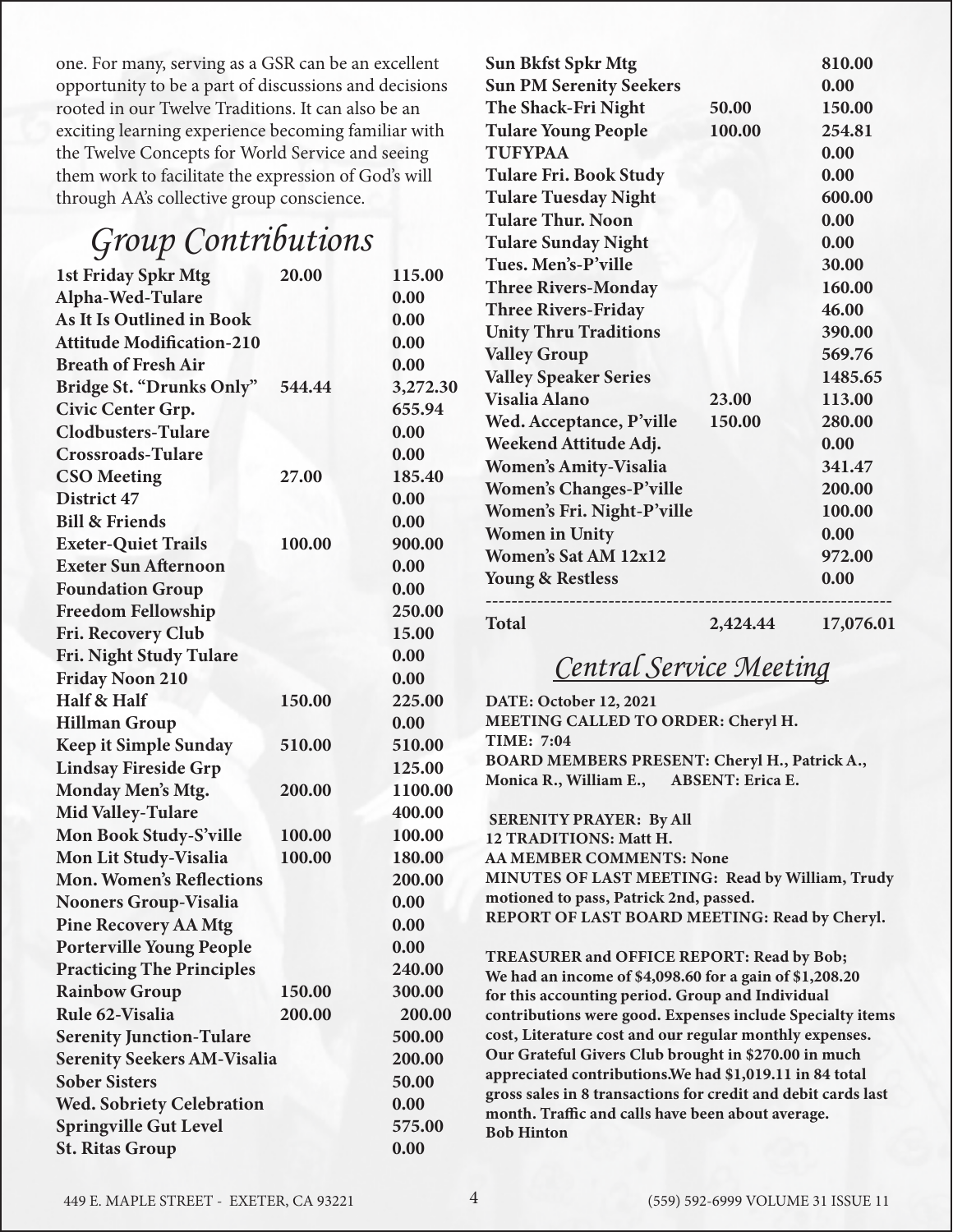PUBLIC INFORMATION REPORT: Public Information & Cooperation with the professional community (P.I./ C.P.C.) We inform professionals and future professionals about A.A. - What we are, where we are, what we can do, and what we cannot do. We attempt to establish better communication between A.A. and professionals, to establish simple, effective ways of cooperating without affiliating We had our first opportunity to provide information about AA at the post Founders Day picnic. This was a wonderful event that piqued some interest at the booth. We were able to share some experiences as well as provide some additional information about AA. We even sold some literature! The PI/CPC Would like to thank everyone in attendance for their support. I would also like to thank everyone who helped at the booth for their service and let them know it is greatly appreciated. We look forward to future opportunities to represent AA and carry the message.

### VOLUNTEERS TO WRITE STEP & TRADITION FOR CENTRAL NEWS

|              | <b>STEP FOR NEWSLETTER-VOLUNTEER</b>      |                     |          |
|--------------|-------------------------------------------|---------------------|----------|
| <b>Issue</b> | <b>Step</b>                               | Member              | Due Date |
| <b>Nov</b>   | Step 11                                   | Trudy W. 10/20/21   |          |
| Dec          | Step 12                                   | Monica R.           | 11/20/21 |
|              | Due to CentralintergroupNews@gmail.com    |                     |          |
|              | <b>TRADITION FOR NEWSLETTER-VOLUNTEER</b> |                     |          |
| <b>Issue</b> | <b>Trad</b>                               | Member Due Date     |          |
|              | Nov Trad 11                               | Patrick A. 10/20/21 |          |
| <b>Nov</b>   | Trad 12                                   | Lauren H.           | 11/20/21 |
|              | Due to CentralintergroupNews@gmail.com    |                     |          |

#### NEWSLETTER REPORT: No Report WEBSITE REPORT: No Report

H&I REPORT: Hospitals & Institutions continue to serve the following facilities: Zoom: Pine Manor Recovery & Women's Recovery Home. Both Mental Health and Turning Point are in person, masks & social distancing are required and observed . Our local jails remain closed to meetings. H & I provides literature to facilities upon request and/or at time of in-person meetings. The H & I Regional Chair , Joyce R., continues to participate and update the committee on General Service meeting issues/agenda items etc...Or local H&I had two new orientations in September. H & I continues to encourage all groups to elect an H&I Representative and have them attend our business meeting. This will/ would ensure we are carrying the collective conscience of Tulare County to the NorCal Committee. The next H&I orientation will be on October 23rd, 2021 at 9:00 am. Zoom acct. ID: 885 8119 7080 Password: Sober. On November 27th (the bi-monthly business meeting and orientation) 9:00 am orientation, followed by 10am business meeting. Zoom acct. ID: 885 8119 7080 Password: Sober. Note: All interested in this type of service work are welcomed/encouraged to attend. The

information is also available at aa-tulareco.org. Love & Service, Boo

#### GSO LIAISON: No Report

BTG CHAIRPERSON: Monica is just getting started and has no report yet...Boo will hook her up with the proper connections for information.

CSR REPORTS: Tuesday Night "Friends Of Bill W. and Doctor Bob" Patrick, A., CSR,

This is a Tuesday Night Open Meeting held at St. John's Episcopal Church, 1701 East Prosperity Avenue, Tulare Ca, 93274. From 7:00pm-8:30pm. We are a fellowship of men and women sharing our experience, strength, and hope. This is an indoor meeting, sanitized daily, masks are optional. We give out chips and celebrate birthdays at the end of each month with cake and ice cream. Newcomers are welcome anyone may attend.

Tuesday Womens Changes Meeting Sheryl E GSR. October 10, 2021. We meet every Tuesday of the month from 6 to 7 p.m. at the 12 step recovery club in Porterville. Vicki B is our secretary, Sheryl E is the treasurer. We average 25 women a week. Most times The PAAR girls come, averaging 10 of them. with \$120.00 in Prudent reserve. The last Tuesday of each month we celebrate with a birthday potluck and the group pays for our own plates, spoons, cake etc. Thank you for letting me be of service. Sheryl E.

Springville Breakfast Meeting, Sheryl E GSR: October 10 2021. We meet on the second Sunday of every month, at the Springville Memorial Building.This is a speaker meeting. We start at 8:00 a.m. with fresh hot coffee, breakfast is served from 8:00 until 10, with the speakers from 10:15 until 11:45. We try to be out by noon. Tiffany J is the secretary and Julie is the treasurer. Our 10 minute speaker was Brittany) and the main speaker was Joe S from Scottsdale AZ. I don't know who next month's speaker is. We had a balance forward of 1447.76 and served 55 breakfasts and spent \$455.00 on plates, napkins etc. Our income was \$489.50 with our new balance of\$15119.25. Our prudent reserve is \$900.00. Thank you for letting me be of service. Sheryl E.

The Women's Saturday Morning 12x12 is a closed meeting of Alcoholics Anonymous. Our meeting is held at 9 am, weekly, at the Christ Lutheran Church in Visalia. The Church address is 3830 W Tulare Ave, Visalia CA 93277, major cross streets are Tulare and Demaree. We read a step or tradition at every meeting. The last Saturday of the month is an "Ask it basket meeting" where anonymously submitted questions are answered by meeting attendees. We also celebrate various lengths of sobriety at each meeting with chips. AA approved literature is available for purchase. Business meetings are held on the last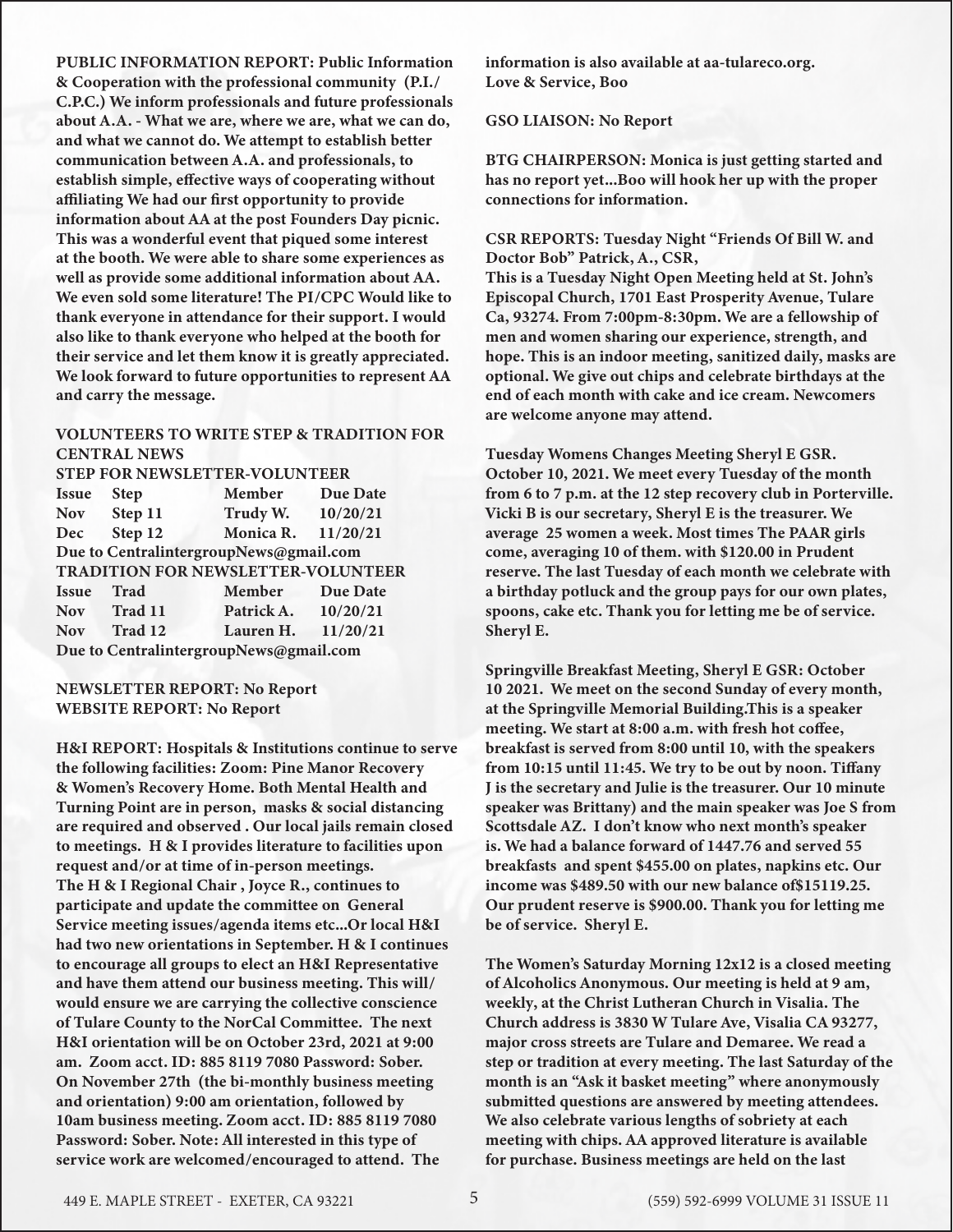Saturday of the month. Contributions have been made to all AA entities. Thank you for allowing me to be of service. Lauren Hill

Tuesday Women's Amity Zoom report Tuesday Women's Amity group meets on-line weekly via zoom from 6:30pm-7:30pm (30 minute fellowship after meeting) (see Tulare CO AA meeting list to join via zoom). We are a closed women's meeting with anywhere from 10-12 participants. Each week we acknowledge and give out chips for lengths of continuous sobriety. We read out of daily reflections and pick a topic. Thank you for letting me be of service, Boo M.

Bridge Street Drunks, Sara S. CSR; Bridge Street Drunks is a large meeting Group-we have coffee, and snacks. Business meeting last Sat. of month-alternating times between-8am and 1pm. Birthday meetings are last Sat. noon meeting, chip giving & cake! Literature is availablepossibly have chip person position filled. Still looking for Tues. noon Secretary position to be filled. 19 meetingsclosed. AA members. Mon-Sun- 7-8am...12-1pm Tues eve-6-7pm...Book Study Wed eve- 6-7pm...12x12 Study Thurs eve- 7-8:30...Big Book Study Sat eve- 7-8...Open meeting Sun eve- 5:30-6:30pm...10th Step Study Usual financial contributions- Thank you for letting me be of service, Sara S.

Springville Gut Level, Monica R, CSR: We meet every Thursday at the Lighthouse Chapel in Springville from 7-8:30pm. This is an open meeting and everyone is welcome. We regularly contribute to all AA entities. We celebrate yearly anniversaries on the last Thursday of every month with cake. We invite you to join us soon! Lindsay Fireside Fellowship, Trudy CSR:We are a small, intimate, one topic discussion meeting. We gather every Thursday from 7:30-8:30 in the fireside Room of the United Methodist Church, corner of Hoolulu and Gale Hill due east of City Hall. We have begun using the book As Bill Sees It as a topic generator and for readings. We celebrate annual birthdays at the end of each month, and give monthly chips anytime for folks under one year. We have been meeting regularly through the pandemic, thanks to the blessing of the Church, sitting socially distanced and wearing masks until last month when restrictions were lessened. We ask that anyone attending share their phone number(s) with us in case of need for contact tracing.

OLD BUSINESS: About the picnic...Central Office will get a \$50 refund for the park not having Electricity for us (we used generators), We were commended for leaving the area very clean. The after event meeting was held on Oct. 19th. Sara wishes to let the community know that she thanks us for letting her be of service. Lauren will have the VenMo cell phone for us this week.

NEW BUSINESS: There are two board seats open for elections this winter. Those are Cheryl H. and Erica E.. Nominations will be in November and the election will be in December.

SEVENTH TRADITION: \$27.00 ANNOUNCEMENTS: The Keep It Simple meeting is moving to 10 am.

We would like to thank Sara for producing a great Picnic this year...GREAT JOB!!!

MEETING ADJOURNED:8:07 pm

### *Central Office BOD Meeting Minutes*

**DATE: October 12, 2021 TIME: 8:16 pm**

**MEETING CALLED TO ORDER BY: Cheryl Hinton PREVIOUS MINUTES: read by Cheryl (last meeting)**

**PRESIDENT'S REPORT: No Report VICE PRESIDENT'S REPORT: No Report Absent SECRETARY'S REPORT: No Report MEMBER AT LARGE REPORT: Monica will contact CNIA BTG chairperson for information about BTG. PI/CPC REPORT: Public Information & Cooperation with the professional community (P.I./C.P.C.) We inform professionals and future professionals about A.A. - What we are, where we are, what we can do, and what we cannot do. We attempt to establish better communication between A.A. and professionals, to establish simple, effective ways of cooperating without affiliating. We had our first opportunity to provide information about AA at the post Founders Day picnic. This was a wonderful event that piqued some interest at the booth. We were able to share some experiences as well as provide some additional information about AA. We even sold some literature! The PI/CPC Would like to thank everyone in attendance for their support. I would also like to thank everyone who helped at the booth for their service and let them know it is greatly appreciated. We look forward to future opportunities to represent AA and carry the message.**

**OFFICE OPERATION REPORT: Just finished Quarterly taxes and will order literature. Read by Bob; We had an income of \$4,098.60 for a gain of \$1,208.20 for this accounting period. Group and Individual contributions were good. Expenses include Specialty items cost, Literature cost and our regular monthly expenses. Our Grateful Givers Club brought in \$270.00 in much appreciated contributions. We had \$1,019.11 in 84 total gross sales in 8 transactions for credit and debit cards last**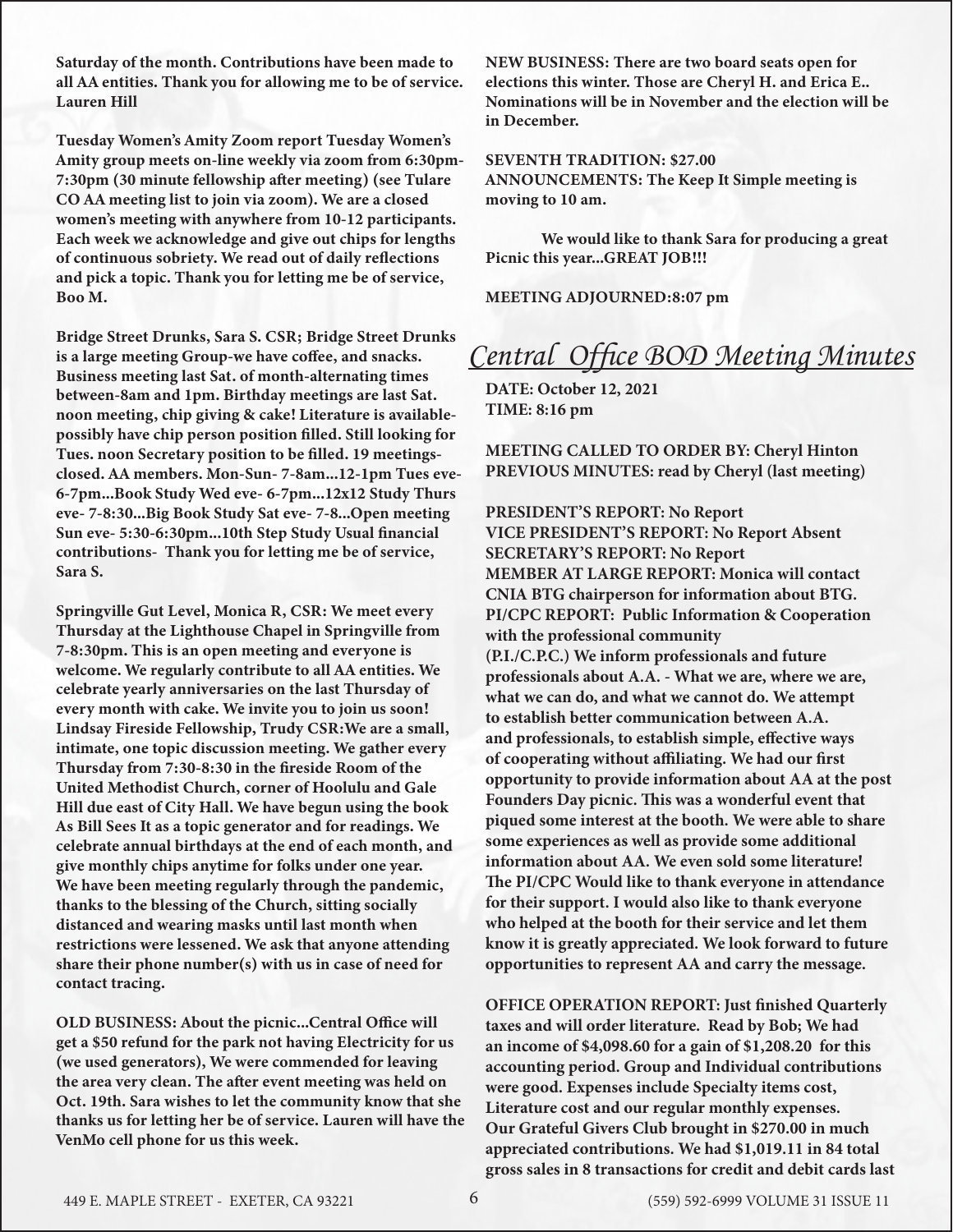**month. Traffic and calls have been about average. Bob Hinton**

### **OLD BUSINESS REPORT:**

**1. VenMo, waiting for the cell phone.**

**2. We discussed the issue about purchases made by private persons for the picnic event and they will be reimbursed.**

**NEW BUSINESS REPORT: Two positions will be open this year and nominations will be in November and the elections will be in December.**

### **ANNOUNCEMENTS: None**

#### **MEETING ADJOURNED: 8:46 pm**

**Bill Evans**

**Speaker Meetings Porterville Recovery Club Speaker Meeting 186 W. Walnut Ave. Friday Nov. 5, 2021 at 8:00 PM Speaker: - TBA**

**Sunday Night Valley Group Serenity Seekers 914 W. Center Ave. Visalia, CA 93291 7:30-9PM Nov 7 Cheryl H. Of Springville Nov 14 RJ F. Of Hanford Nov 21 Elizabeth L. Of Visalia Nov 28 Justin R. Of Visalia** 

**Sunday AM Breakfast, Speaker Meeting Veterans Memorial Building 36000 Hwy 190, Springville Sunday, November 14th, 2021 at 10:15 AM (Breakfast at 8:30 to 10:00 AM) Speaker: Roland H. Oxnard, CA**

**The Valley Group, Speaker Meeting St. Paul's Episcopal Church 120 N. Hall St. Visalia, CA 93291 Every Wednesday from 7-8 p.m. Speakers for October Nov 3 Nick C. Of Kingsburg Nov 10 Julie M. Of Porterville Nov 17 Brian P. Of Visalia Nov 24 Jerri T. Of Visalia** 

## *Financial Report*

 **TULARE COUNTY CENTRAL OFFICE Income & Expense Statement 9/21/21 THROUGH 10/20/2021**

| <b>INCOME</b>                                | <b>MONTH</b> | <b>YEAR TO DT.</b> |  |
|----------------------------------------------|--------------|--------------------|--|
| <b>B.Day Club</b>                            | 94.00        | 760.00             |  |
| CD & Tape Cont.                              | 0.00         | 0.00               |  |
| Grateful Givers Club                         | 210.00       | 2,650.00           |  |
| Group Cont.                                  | 2,424.44     | 17,076.01          |  |
| <b>Indiv Cont</b>                            | 1,028.36     | 8,210.82           |  |
| Lit. Sales                                   | 1,176.90     | 4,942.68           |  |
| Memorial Cont.                               | 0.00         | 400.00             |  |
| Misc.                                        | 0.00         | 64.11              |  |
| Newsletter Cont                              | 0.00         | 0.00               |  |
| S & H                                        | 0.00         | 7.04               |  |
| Sales Tax                                    | 87.50        | 519.74             |  |
| Spec. Events                                 | 2,743.00     | 2,743.00           |  |
| Spec. Items                                  | 297.05       | 2,625.76           |  |
| <b>TOTAL</b>                                 | \$8,061.25   | \$39,999.16        |  |
| <b>EXPENSES</b>                              | <b>MONTH</b> | YEAR TO DT.        |  |
| Fees-Taxes                                   | 0.00         | 25.00              |  |
| Insurance                                    | 0.00         | 550.00             |  |
| Lit. Costs                                   | 0.00         | 3,296.31           |  |
| PI-CPC Expense                               | 0.00         | 0.00               |  |
| Misc Expense                                 | 0.00         | 0.00               |  |
| Newsletter Cost                              | 0.00         | 0.00               |  |
| Office Exp                                   | 36.25        | 799.71             |  |
| Office Equip.& Maint 0.00                    |              | 669.33             |  |
| Phone & ISP                                  | 117.97       | 1,174.70           |  |
| Postage                                      | 0.00         | 118.30             |  |
| <b>Employee Taxes</b>                        | 1,377.56     | 5,294.84           |  |
| Returned Chk & Chg                           | 0.00         | 925.89             |  |
| Rent                                         | 525.00       | 5,250.00           |  |
| Salary                                       | 1,347.34     | 12,918.32          |  |
| Sales Tax-Paid                               | 0.00         | 436.00             |  |
| <b>Security System</b>                       | 0.00         | 556.36             |  |
| Spec. Events                                 | 1,123.00     | 1,388.00           |  |
| Spec. Items                                  | 0.00         | 1,225.07           |  |
| Card Charge                                  | 33.33        | 126.14             |  |
| <b>Utilities</b>                             | 46.68        | 681.31             |  |
| Website                                      | 4.48         | 41.42              |  |
| <b>Workers Comp.Ins</b>                      | 0.00         | 616.02             |  |
| <b>TOTAL</b>                                 | \$4,611.61   | 36,092.72          |  |
| Net Gain(Loss) \$3,449.64                    |              | \$3,906.44         |  |
| BEGINNING TOTAL ACCT BAL: \$14,938.79        |              |                    |  |
| <b>ENDING TOTAL ACCT BAL:</b><br>\$18,388.43 |              |                    |  |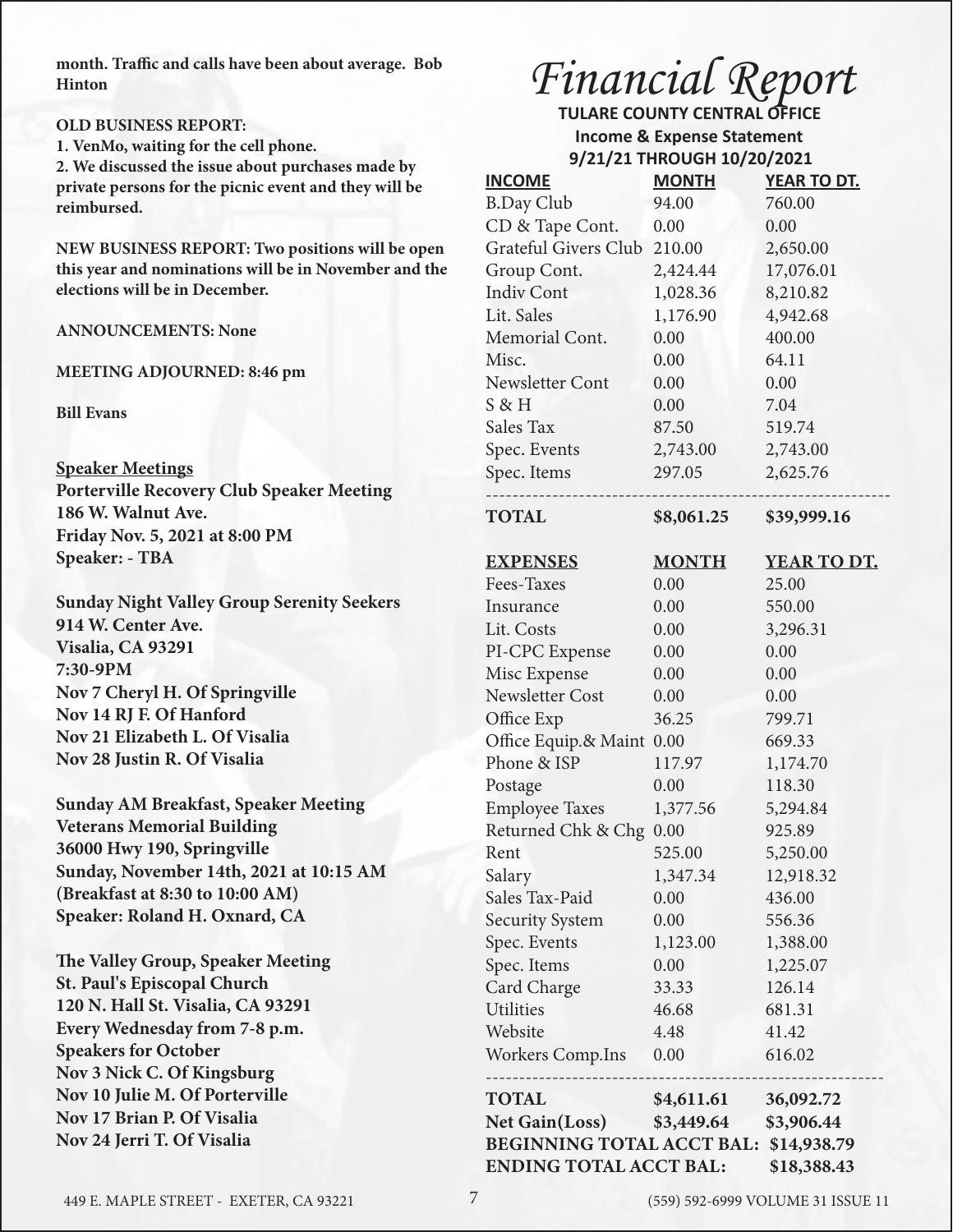## *District 47 Meeting Minutes*

### **October 6, 2021**

**This is a Zoom meeting with members participating from various locations.**

**Meeting Called to Order: 7:0 p.m. by DCM Allen L. Committee: Allen L., DCM; Ralph D., GSR for Bridge Street Drunks Only Group; Jim K., Recording Secretary, GSR for Monday Men's Stag; Danette L., GSR for the Saturday Women's 12x12 Study, Josh F., Treasurer The GSR Preamble was read by Allen L. 12 Traditions: read by Josh F.** 

**12 Concepts: Concept 10 long form read and explained by Allen L.** 

**Approval of Minutes: September 1, 2021 minutes approved.**

**Treasurer's Report: Josh F. reported a balance forward of \$2,953.67 Income from groups, \$64.98. Thanks to the Civic Center Group for \$38.89! No expenses. Current Balance \$2,992.56.** 

**CSO Liaison Report: No report Registrar: No Report**

**H&I Report: Rafael D. Tulare County Hospital & Institution Committee Tulare County H&I volunteers continue to serve the following facilities: Pine Manor Recovery & Women's Recovery Home twice a month via zoom; Mental Health once a month and Turning Point twice a month in person. We remain flexible to meet the facilities Covid requirements regarding masks, social distancing and at times meeting outside. Our local jails remain closed to meetings. H & I provides literature upon request and literature is taken to in person meetings where it is given directly to the confined alcoholic. We continue to hold orientations monthly and cooperate with Fresno Area which holds orientation odd months. Volunteers are able to attend the orientation that works best for them as the Areas then share the orientated volunteer list. Our Area Chairs along with the Regional Chair are meeting regularly to plan a H&I Workshop for spring next year.** 

**At our September 25, 2021 committee meeting, we reviewed the proposed policy revisions, slate of officers for the upcoming two years and the proposed 2022 budget. These items will be voted on at the October 10, 2021 General Committee Meeting. We encourage all Tulare County groups elect an H&I representative and have them attend our Committee Meetings to ensure that our collective conscience is carried to the vote at the NorCal General Committee Meeting. The next H&I orientation will be on October 23rd, 2021 at 9:00 am. Zoom acct. ID: 885 8119 7080 Password:** 

**Sober. The information is also available at aa-tulareco. org.** 

**DCM Report: Allen attended the ACM 9-18-21. The Election Assembly is Nov. 12-13 via Zoom. They are considering all locations options for future ACM's. The treasurer shared his proposed 2022 spending plan. A proposal was made to create a 4th Spanish-speaking District to better serve Spanish speaking AA's in Northern California.** 

**Old Business: The discussion was expanded for ideas other than a chili cook off for an event (educational, informative, guest speaker for example) for our area. Most likely a virtual event for educating GSR's would be held January 22, following the winter assembly which will be held January 15-16. New Business: None Seventh Tradition: None**

**ANNOUNCEMENTS: Elections are coming up. Nominations for all officer positions in the District 47 will be taken until November. DCM, Alt. DCM, treasurer, and recording secretary are all open positions. Voting will December 1 at our District 47 meeting at 7 pm.**

**DECLARATION OF UNITY: Read by all: "This we owe to A.A.'s future: To place our common welfare first, to keep our fellowship united. For on A.A. unity depend our lives, and the lives of those to come."**

**RESPONSIBILITY DECLARATION: "I am responsible. When anyone, anywhere, reaches out for help, I want the hand of A.A. always to be there. And for that, I am responsible."**

**The meeting was adjourned at 8:05 p.m. Respectfully submitted, Jim K, Recording Secretary** 

Want to be of Service??

Since COVID has come are you struggling to get involved???

Contribute to this newsletter!!

Send a picture, send a joke, suggest an article.

email:

centralintergroupnews@gmail.com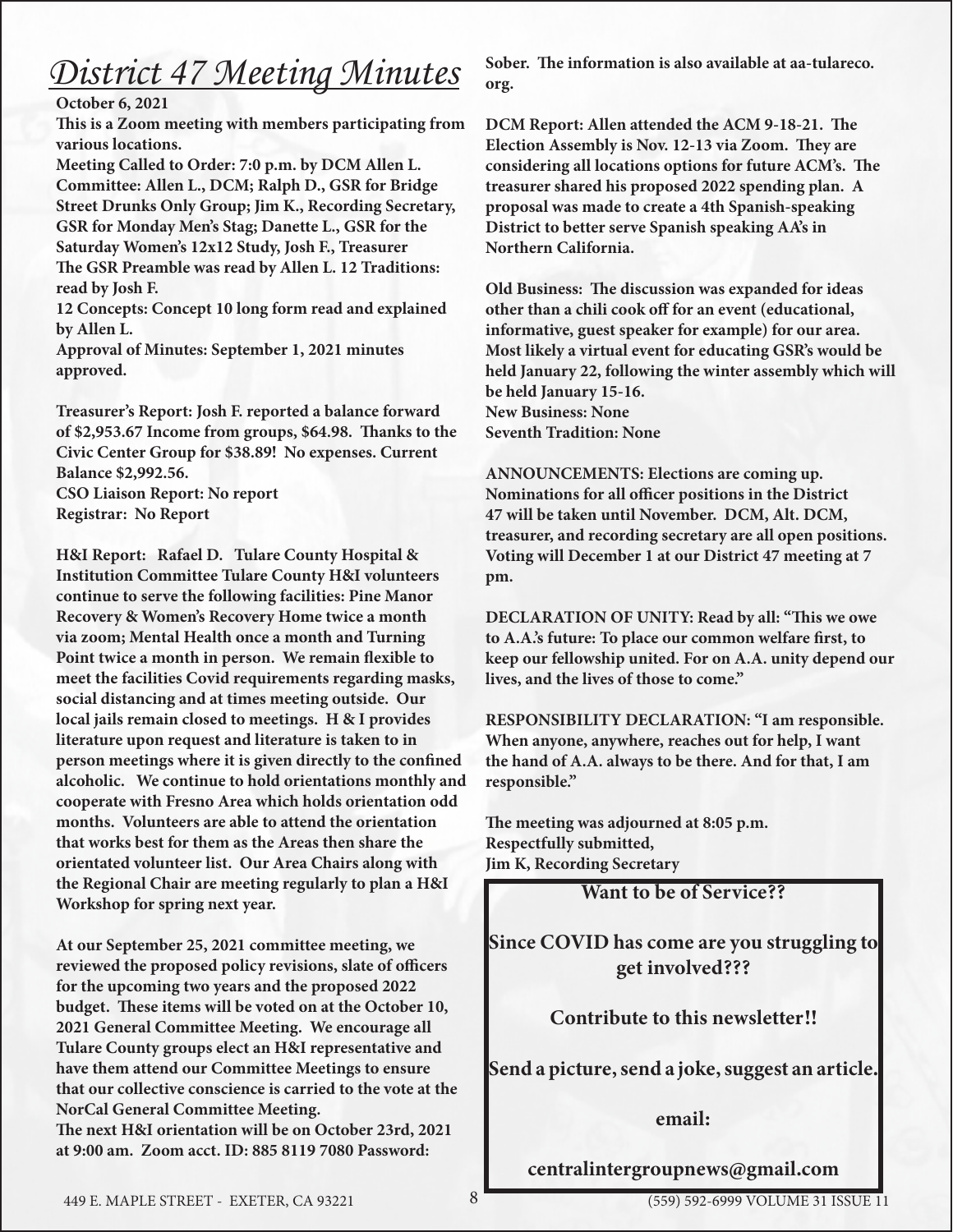### *October AA Birthdays*

| <b>Name</b>  | <b>City</b>        | <u>Years</u> |
|--------------|--------------------|--------------|
| Paul H.      | Visalia            | 45           |
| Mike G.      | Visalia            | 39           |
| Jim D.       | Visalia            | 38           |
| Cathy O.     | Visalia            | 34           |
| John T.      | Visalia            | 33           |
| Charlie M.   | Visalia            | 33           |
| Robert G.    | Visalia            | 33           |
| Tracy W.     | Visalia            | 32           |
| Cristy R.    | Tulare             | 32           |
| John D.      | Visalia            | 32           |
| Rod K.       | Visalia            | 32           |
| Max          | <b>Lemon Cove</b>  | 32           |
| Lynda B.     | Visalia            | 31           |
| Christine O. | Visalia            | 30           |
| Jerri H.     | Dinuba             | 29           |
| Jerry M.     | Visalia            | 29           |
| Krystal G.   | Visalia            | 29           |
| Nancy D.     | Visalia            | 29           |
| Norm B.      | Visalia            | 27           |
| Paula Ann    | Tulare             | 27           |
| Mona         | Visalia            | 26           |
| Linda N.     | Porterville        | 24           |
| Lynn P.      | Visalia            | 23           |
| Pam S.       | Porterville        | 23           |
| Mandy S.     | Visalia            | 22           |
| Kara O.      | Modesto<br>21      |              |
| Terri S.     | Westfield MA<br>21 |              |
| Betty S.     | Visalia<br>21      |              |
| Art J.       | Porterville        | 21           |
| Vincent F.   | Visalia            | 19           |
| Bob A.       | Visalia            | 14           |
| Wally P.     | Visalia            | 11           |
| Jerome L.    | Visalia            | 8            |



GSR Meeting at Central Office 449 E. Maple St., Exeter, CA Wednesday, Sept. 1, 2021 at 7:00 PM

CSR Meeting at Central Office 449 E. Maple St., Exeter, CA Tuesday, Sept. 14, 2021 7:00 PM

H&I

Saturday-TBA The zoom ID:885 8119 7080 Password: Sober(capital S).

### SERVICE ADDRESSES

Tulare County Central Office 449 E. Maple St.. Exeter, CA 93221 Website: www.aa-tulareco.org

District 47, C.N.I.A. P.O. Box 273 Exeter, CA 93221

CNIA Treasurer PO Box 161712 Sacramento, CA 95816-1712

General Service Office PO Box 459, Grand Central Station New York, NY 10163

H&I-Contributions P.O. Box 192490 San Francisco, CA 94119-2490

*Contributions*

Birthday Club Hal W. Lemon Cove 34

GRATEFUL GIVERS CLUB Members - \$ 210.00

Individual Contributions Anonymous AAA David G. Doris P. Jim K. Joyce R. Rafael D. Rick S. Sandra K. Shannon S.

Newsletter Contributions None

Memorial Contribution None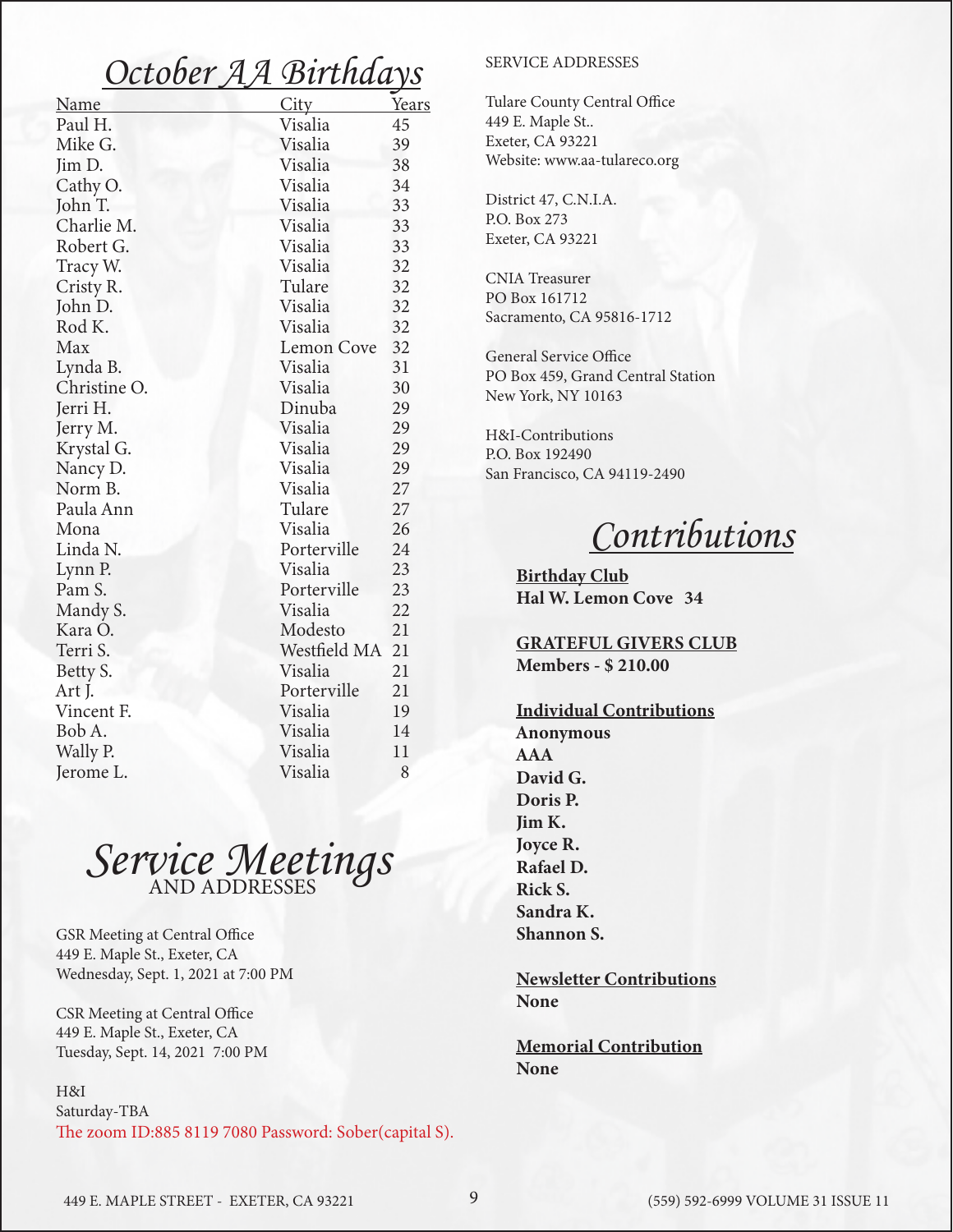## *Central Office Contacts*

| <b>Voice Mail Calls</b>                        | 0              |
|------------------------------------------------|----------------|
| <b>Voice Mail Calls</b>                        | 0              |
| <b>AA</b> Members                              | 5              |
| <b>Court Ref/Info</b>                          | 7              |
| <b>Meeting Information</b>                     | 10             |
| H&I                                            | $\bf{0}$       |
| <b>Alanon &amp; Alateen Information</b>        | $\bf{0}$       |
| <b>Info. re Recovery Homes</b>                 | $\bf{0}$       |
| <b>Schedules &amp; Info-Mailed &amp; Faxed</b> | 0              |
| <b>Bridging The Gap</b>                        | $\bf{0}$       |
| <b>Other 12 Step Programs</b>                  | $\overline{2}$ |
| <b>Visitors to Office</b>                      | 38             |
| <b>Literature Sales</b>                        | 9              |
| <b>Specialty Sales</b>                         | 10             |
| <b>Churches &amp; Schools</b>                  | $\bf{0}$       |
| <b>General Information</b>                     | 9              |
| <b>Prospective Members</b>                     | $\mathbf{0}$   |
| <b>Twelve Step Calls</b>                       | $\mathbf{0}$   |
| <b>E-Mail Contacts</b>                         | 9              |
| <b>Spanish Contact</b>                         | $\overline{2}$ |
| Total                                          | 110            |

*Lighter Side of AA*

### **One-liners...**

**Directions to AA: Just go straight to hell and make a u-turn.**

**AA: Being a part of something is more important that being the center of attention.**

**AA is the only place where you can walk into a room full of strangers and reminisce.**

**AA romance.... the odds are good... but the goods are odd.**

**AA: Look for a way in; not for a way out.**

**AA: We are not reformed drunks, but informed alcoholics**

**AA has no fixed address -- you can take it with you.**

**AA: We are here for a reason, not for the season**

**AA Groups: An AA group will be judged by the worst behavior of its members**

**Before I came to AA I was dead, but did not know enough to lie down.**

**In AA there are no losers -- just slow winners**

**Alcoholic (as defined by self): A piece of crap that the universe revolves around.**

**Alcoholic: Someone who refuses to give up a life of failure without a fight.**

**Alcoholic: A person who when s/he goes to a wedding, wants to be the bride and when s/he goes to a funeral, wants to be the corpse.**

**An alcoholic is someone who wants to be held while isolating.**

**Alcoholic: "I may not be much, but I'm all I think about."**



**I used the restroom at the Habit Grill and there was three people in there reading the Big Book...**

**-Bill H. & Robert D.**

449 E. MAPLE STREET - EXETER, CA 93221 (559) 592-6999 VOLUME 31 ISSUE 11 10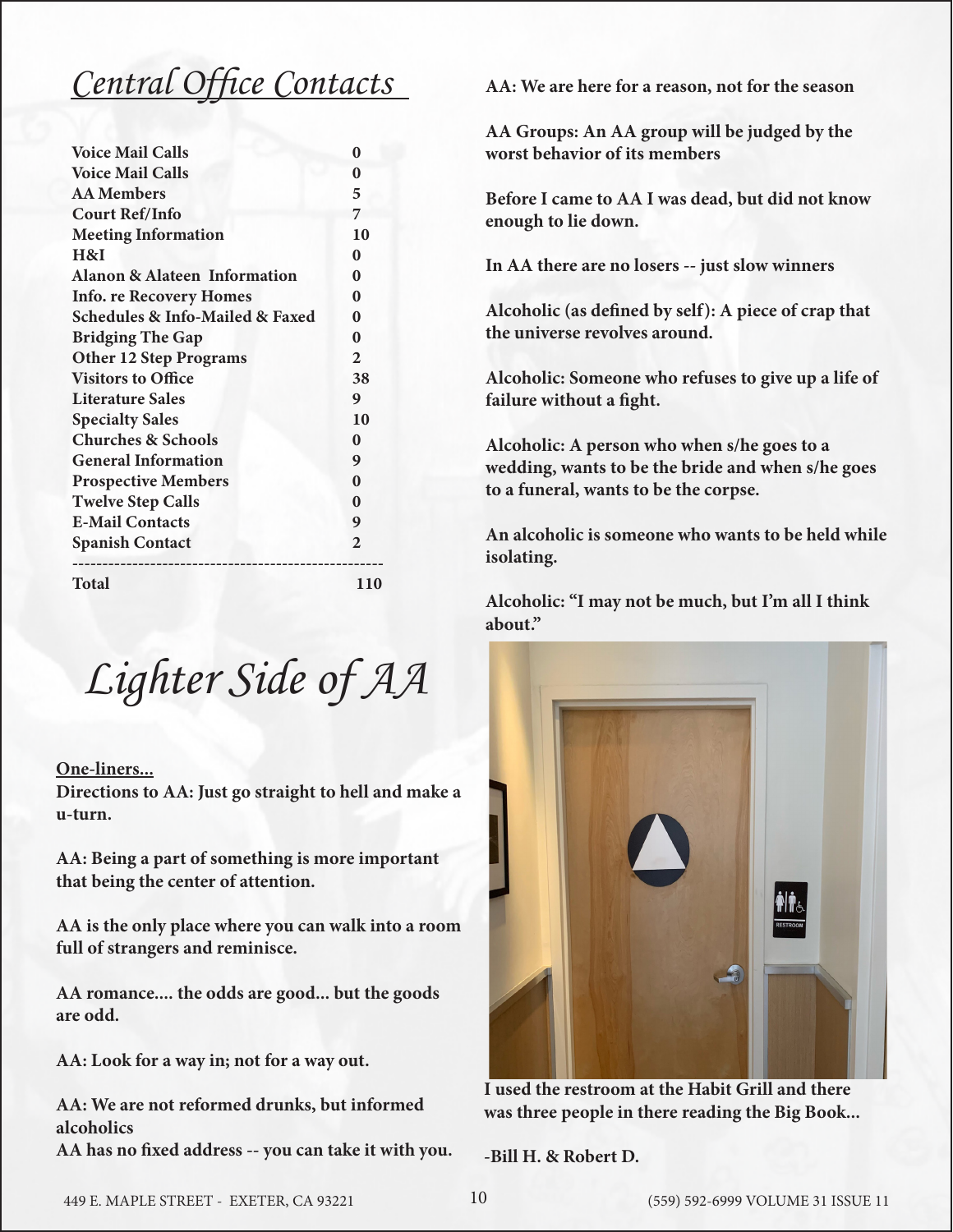## Sunday Speaker Breakfast **Sunday Morning, November 14, 2021**

**Always the 2nd Sunday of the Month - Come Join Us!**

## **Speaker: Roland H. Oxnard, CA**

## *Special Sunday Speaker in Springville's Serenity*



## **Springville Veterans Memorial Building 35944 Highway 190 Springville, California**

## For Information: Call 559-539-3814

- **• From Highway 99 at Tipton (south of Tulare) Take Highway 190 turnoff toward the Sierras - 32 miles east to Springville**
- **• From Highway 99 at Bakersfield Take Highway 65 north 45 miles to Highway 190 - 17 miles east to Springville**

| 8:00 AM            | <b>Coffee's Hot - Attitude Adjustment Time</b>   |
|--------------------|--------------------------------------------------|
| $8:30 \text{ AM}$  | <b>Breakfast Service (\$5.00)</b>                |
| 10:15 AM           | <b>Meeting Starts (7th Tradition is honored)</b> |
| $10:30 - 10:45 AM$ | 10 Minute Speaker - Main Speaker                 |